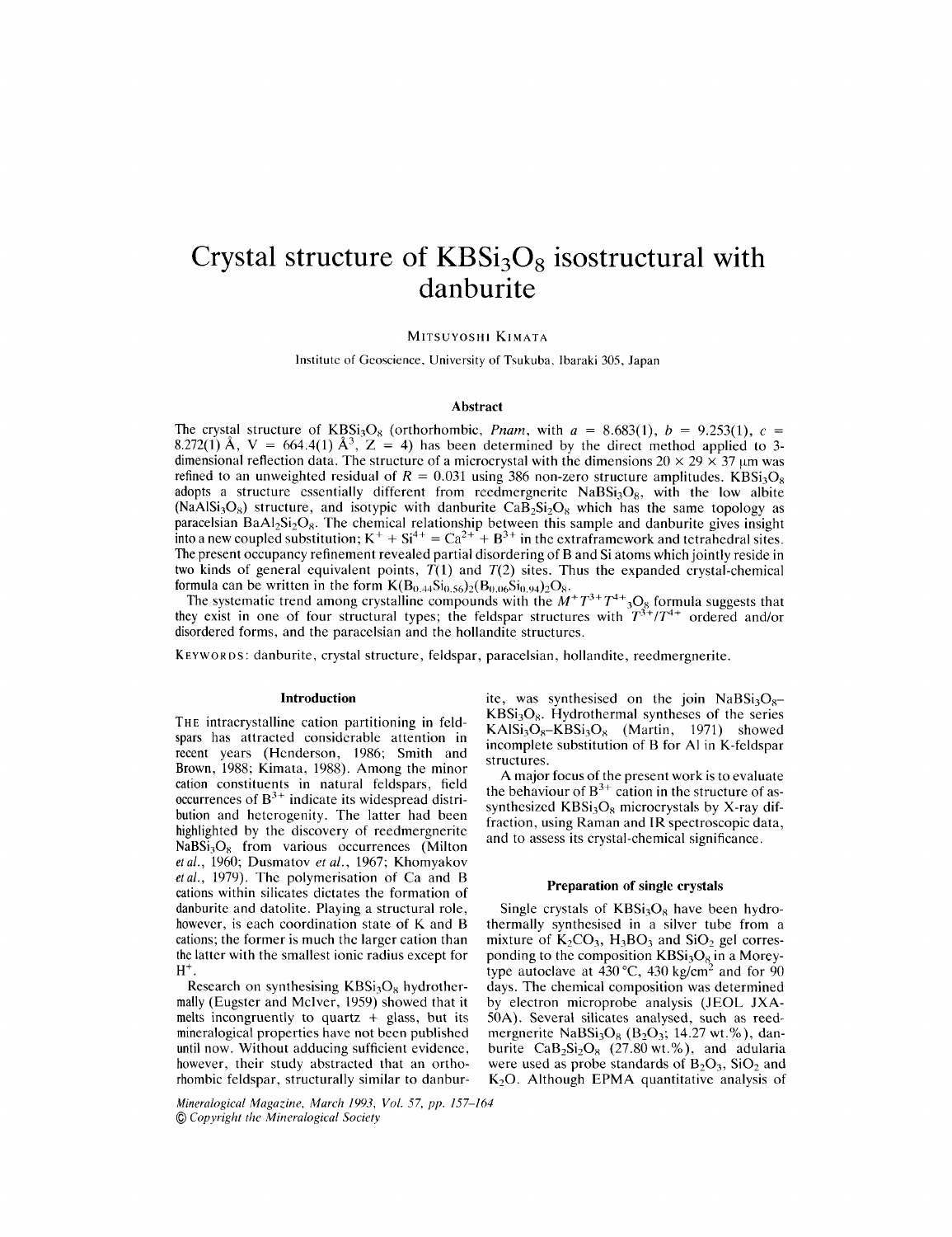boron is poor, zoning or other inhomogeneities containing K and Si cations could not be detected in the crystal. Based on the  $B_2O_3$  concentration estimated on the assumption that the crystal is an anhydrous compound, the electron microprobe analysis yielded  $SiO_2$  66.0,  $B_2O_3$  15.0,  $K_2O$  19.0, total  $= 100.0$  wt.%. The composition computed on the basis of 32 oxygens, albeit of tolerable<br>accuracy, gives the structural formula accuracy, gives the structural formula  $K_{1.06}B_{1.13}Si_{2.85}O_8$ . Inasmuch as this chemical formula indicated an analogy with feldspar, the starting composition in the structure dctermination was assigned to  $KBSi<sub>3</sub>O<sub>8</sub>$  of the ideal stoichiometric type.

Refractivc indices for this sample (Table I) were measured in sodium light under the microscope, using immersion in calibrated oils (estimated error  $= \pm 0.001$ ). These indices arc smaller than  $n(\alpha)$  1.554 and  $n(\gamma)$  1.573(1) of reedmergnerite (Milton *et al.,* 1960). Application of the advanced Galdstone-Oale rule (Mandarino, 1981) to the idealised  $KBSi<sub>3</sub>O<sub>8</sub>$  results in the mean calculated index,  $\langle n \rangle = 1.5417$ , which is in good agreement with the mean observed value 1.542.

#### Contribution of IR and Raman spectra to the structure determination

Prior to the structure dctermination by X-ray diffraction, IR and Raman spectra of this crystal were examined in order to elicit some topochemical information relating to the crystal structure in question.

For determination of the coordination number of boron in this silicate, measurements of the IR spectra by the KBr pellet technique were made with a Hitachi Infra-red Spectrophotometer type 260-30. The infrared spectrophotometer tracing for the sample  $KBSi<sub>3</sub>O<sub>8</sub>$  is shown in Fig. 1, together with the spectra of danburite and reedmergnerite. The  $KBSi<sub>3</sub>O<sub>8</sub>$  sample has no absorption band around  $1350 \text{ cm}^{-1}$  which is assigned to B03 stretching vibration (Nakamoto, 1986). From comparison with the spectrum of tourmaline with 3-coordinated boron, it has been concluded that silicates with tetrahedrally-coordinated boron have a few broad bands betwecn 800 and  $1000 \text{ cm}^{-1}$  (Farmer, 1972). Consequently the boron contained in the crystal in question can be characteriscd as surrounded by four oxygens.

Raman spectra of three alkali borosilicates are shown in Fig. 2. The analytical conditions for Raman microprobe with a multichannel detector (Japan Spectroscopic Co. Ltd., NR-IOOO) involved excitation by the 5I4.5-nm line of an  $Ar^+$  laser, with approximately 10-mW laser power and counting times of 500 s per point. Characteristic strong bands appear at 537 and  $218 \text{ cm}^{-1}$  in KBSi<sub>3</sub>O<sub>8</sub> and at 614 and 260 cm<sup>-1</sup> in danburite, while the spectrum of reedmergnerite is obviously different from those of the above two crystals. The entire spectrum of crystalline  $KBSi<sub>3</sub>O<sub>8</sub>$  shows some resemblance to that of danburite. The observations by IR and Raman spectroscopies demonstrate that  $KBSi<sub>3</sub>O<sub>8</sub>$  with tetrahedrally-coordinated boron is isostructural with danburite.

## Unit-cell and intensity-data collection

Three-dimensional X-ray diffraction data on a single crystal of  $KBSi<sub>3</sub>O<sub>8</sub>$  were collected at room temperature using an automated RIGAKU fourcircle diffractometer with graphite-monochromatised Cu-K $\alpha$  radiation ( $\lambda = 1.54178$  Å) at 50 kV

Table 1. Crystal and diffraction data for  $KBSi<sub>3</sub>O<sub>g</sub>$ .

|              | K-danburite                      |                                     |                       |  |  |
|--------------|----------------------------------|-------------------------------------|-----------------------|--|--|
| Formula      | KBSi <sub>3</sub> O <sub>R</sub> | Refractive<br>$(\alpha)$<br>index   | 1.534                 |  |  |
| Molar wt.    | 262.16                           | $\langle \beta \rangle$             | 1.542                 |  |  |
| Symmetry     | orthorhombic                     | $\langle \gamma \rangle$            | 1.549                 |  |  |
| S.G.         | Pnam                             | Radiation                           | Rotaflex generator    |  |  |
| $\mathbf{a}$ | $8.683(1)$ Å                     | Wavelength                          | $1.54178A(CuK\alpha)$ |  |  |
| ь            | $9.253(1)$ Å                     | Monochromator                       | graphite              |  |  |
| c            | $8.272(1)$ Å                     | μ                                   | 127,36                |  |  |
| v            | $664.4(1)\AA^{3}$                | 20 range                            | <120                  |  |  |
| z            | 4                                | Observed                            |                       |  |  |
| Crystal size | $20x29x37\mu$ m                  | reflections<br>$(with F)3\sigma F)$ | 386                   |  |  |
| $D_{cal}$ .  | 2.620 g/cm <sup>3</sup>          | R(unweighted)                       | 4.0                   |  |  |
| F(000)       | 520                              | R (weighted)                        | 3.1                   |  |  |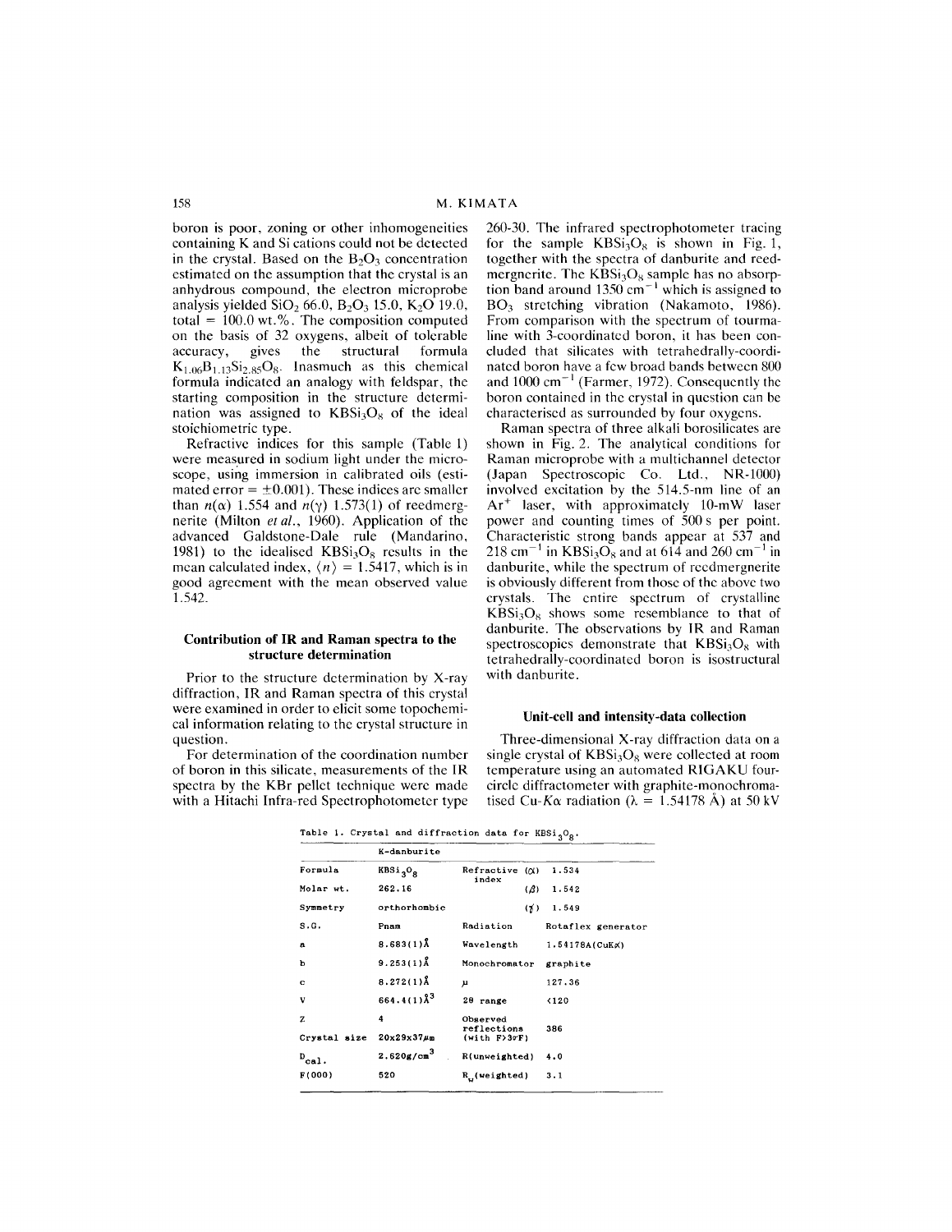

FIG. 1. Infrared absorption spectra of three borosilicate minerals; (1) reedmergnerite (NaBSi<sub>3</sub>O<sub>s</sub>), (2) the present sample (KBSi<sub>3</sub>O<sub>8</sub>), and (3) danburite (CaB<sub>2</sub>Si<sub>2</sub>O<sub>8</sub>).

and 140 mA. The dimensions of the orthorhombic unit cell were determined by least-squares refinement of the diffraction angles of 25 reflections in the  $2\theta$  range of  $20$  to  $25^\circ$ . The cell parameters determined (Table 1) are contrasted with those of danburite;  $a = 8.038(3)$ ,  $b =$ 8.752(5)and c = 7.730(3) A (Phillips *et al., 1974).* Furthermore, using a RIGAKU powder diffractometer with Ni-filtered Cu- $K\alpha$  radiation, the Xray powder-diffraction pattern of this  $KBSi<sub>3</sub>O<sub>8</sub>$ was measured and indexed (Table 2). A silicon internal standard was employed. Cell parameters calculated from the X-ray powder diffraction lines and from the single-crystal reflection data match well.

The intensity data were measured using the  $\theta$ -

 $2\theta$  scan mode (4.6° <  $2\theta$  < 120°). Three standard peaks were measured every 50 reflections, and no significant change in their intensities was observed during data collection. The intensities were corrected for background, Lorentz and polarization effects. No absorption correction was made for the small crystal sizes. Additional experimental details are listed in Table 1.

## Structure determination

The solution of the structure was begun using direct methods [the MULTAN 80 package]. Statistics produced by MULTAN indicated the structure to be centrosymmetric, thus fixing the space group as *Pnam* which is the symmetry of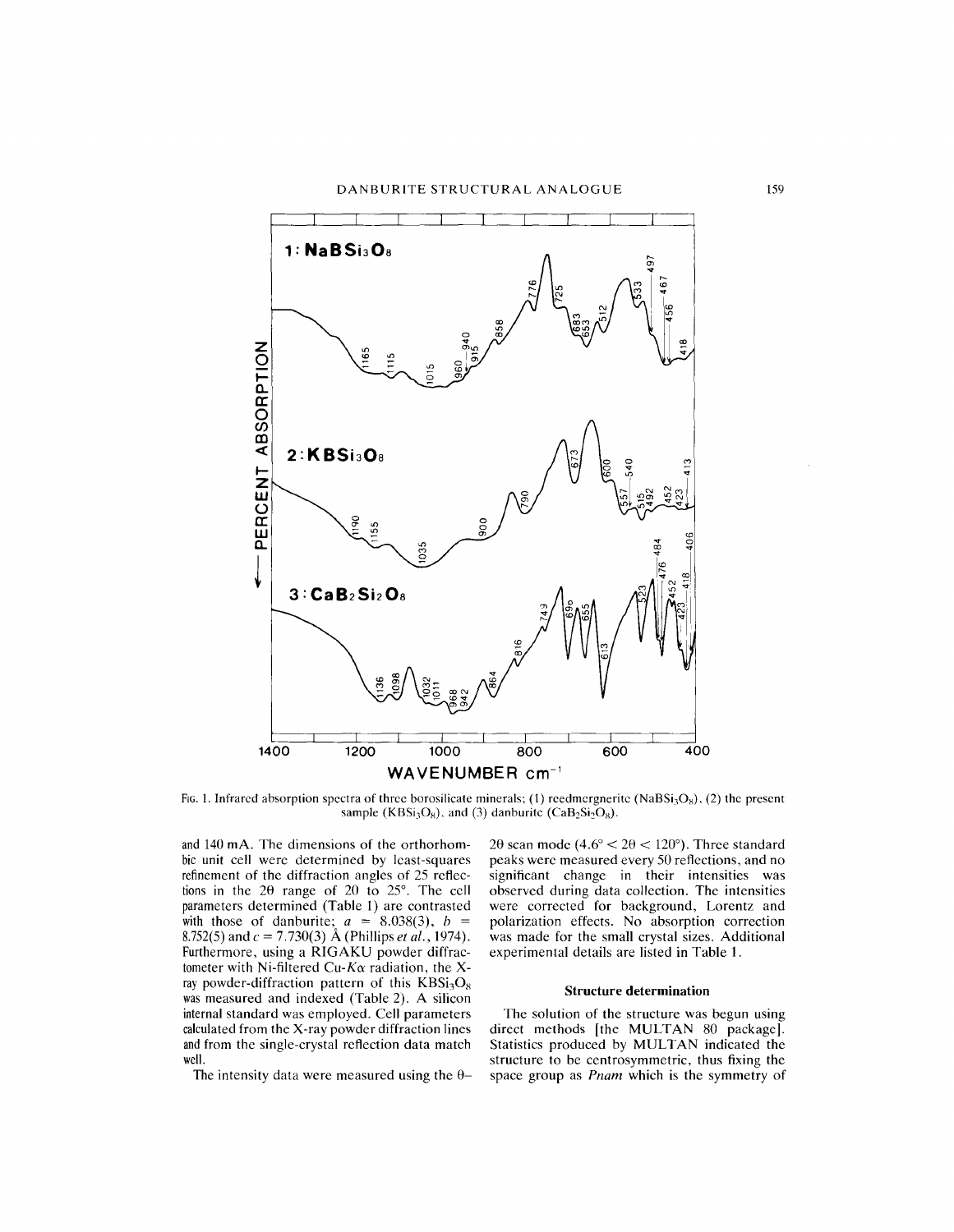

FIG. 2. Raman spectra of three borosilicate minerals; (1) reedmergnerite (NaBSi<sub>3</sub>O<sub>8</sub>), (2) the present sample  $(KBSi<sub>3</sub>O<sub>8</sub>)$ , and (3) danburite  $(CaB<sub>2</sub>Si<sub>2</sub>O<sub>8</sub>)$ .

danburite. Reference of the above **IR** and Raman data to the present X-ray diffraction information uses the structure of danburite as a guide.

The refinements were carried out using the least-squares program RFINE2 (Finger, 1969). Scattering factors for neutral atoms with corrections for anomalous dispersion were taken from International Tables for X-ray Crystallography (1974, p. 99 and 149). The atomic parameters of danburite given by Phillips *et al.* (1974) were used

for the refinement. The composition of the crystal was constrained to the ideal stoichiometric type,  $KBSi<sub>3</sub>O<sub>8</sub>$ . The final refinement cycles varied one overall scale factor, and positional and anisotropic temperature factors together with occupancy factors for  $T1$  and  $T2$ . The fractional coordinates and anisotropic temperature coefficients are listed in Table 3. Thermal ellipsoids and interatomic angles are listed in Tables 4 and 5, respectively.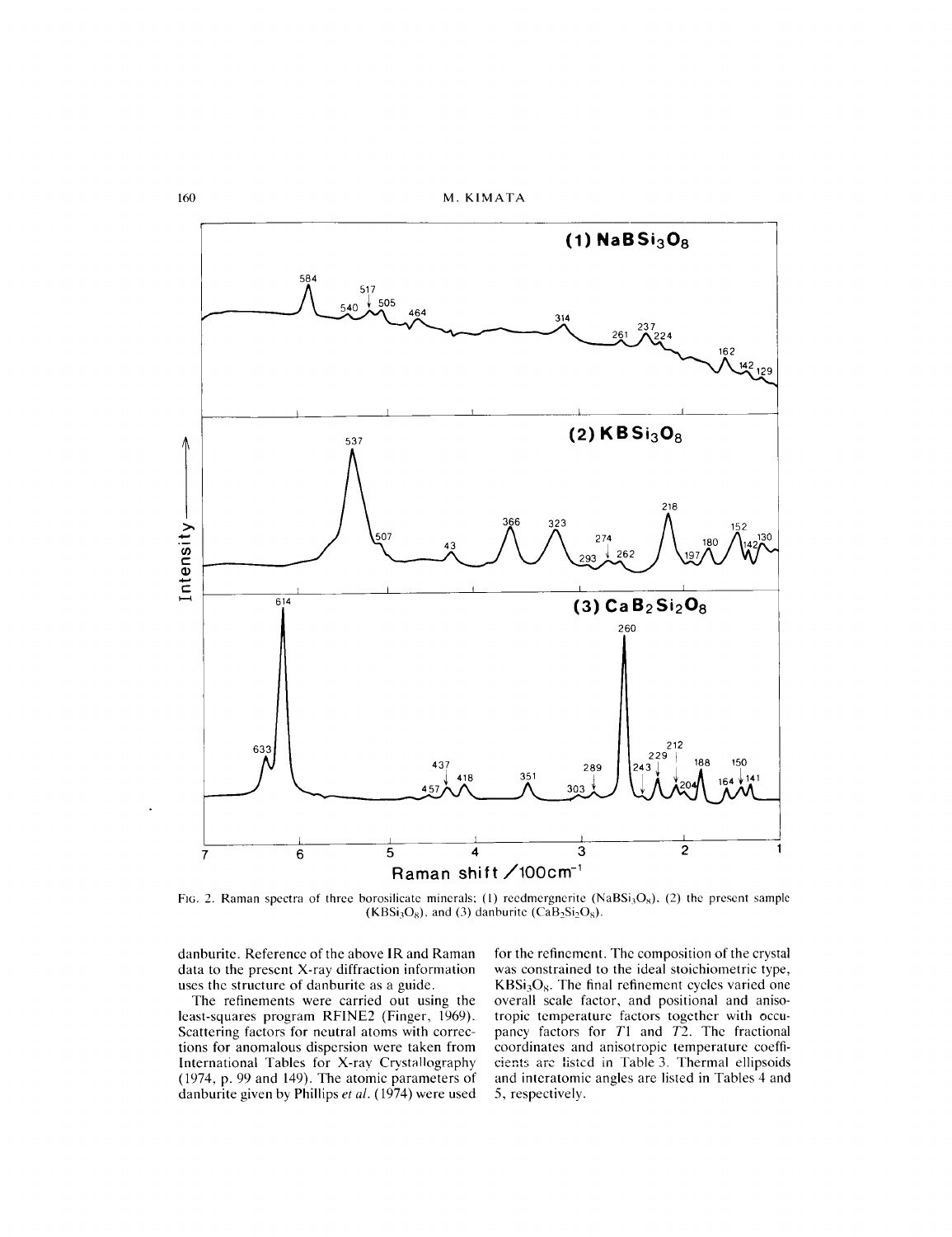**Table 2. X-ray powder diffraction data** for **synthetic**  $KBSi<sub>3</sub>O<sub>8</sub>$ .

| hk1 | $d_{\rm obs}(\text{\AA})$ | $d_{calc}(\hat{A})$ * Int. |                      | hk 1 |       | $d_{obs}(\hat{A}) d_{calc}(\hat{A})$ * Int. |                   |
|-----|---------------------------|----------------------------|----------------------|------|-------|---------------------------------------------|-------------------|
| 110 | 6.330                     | 6.330                      | 17                   | 040  | 2.313 | 2.313                                       | 9                 |
| 111 | 5.030                     | 5.028                      | 7                    | 312  | 2.298 | 2.297                                       | 5                 |
| 020 | 4.627                     | 4.626                      | 5                    | 123  | 2.288 | 2.286                                       | $\frac{6}{2}$     |
| 200 | 4.343                     | 4.340                      | $\overline{c}$       | 140  | 2.235 | 2.235                                       |                   |
| 002 | 4.137                     | 4.138                      | 25                   | 232  | 2.150 | 2.148                                       | 4                 |
| 120 | 4.080                     | 4.082                      | 17                   | 330  | 2.110 | 2.110                                       | 22                |
| 210 | 3.931                     | 3,929                      | 22                   | 223  | 2.080 | 2.079                                       | 7                 |
| 201 | 3.844                     | 3.843                      | 56                   | 004  | 2.069 | 2.069                                       |                   |
| 121 | 3.661                     | 3.661                      | 25                   | 240  | 2.043 | 2.045                                       |                   |
| 211 | 3.548                     | 3.549                      | 14                   | 241  | 1.982 | 1.982                                       |                   |
| 112 | 3.462                     | 3.463                      | 22                   | 420  | 1.965 | 1,964                                       |                   |
| 220 | 3.161                     | 3.165                      | 100                  | 313  | 1.951 | 1.951                                       |                   |
| 022 | 3.081                     | 3.084                      | 6                    | 421  | 1.911 | 1.911                                       |                   |
| 202 | 2.992                     | 2.995                      | $\ddot{4}$           | 332  | 1,880 | 1.880                                       |                   |
| 130 | 2.901                     | 2.906                      | 37                   | 323  | 1.833 | 1.833                                       |                   |
| 031 | 2.890                     | 2.890                      | 25                   | 150  | 1.809 | 1.809                                       |                   |
| 212 | 2.846                     | 2.849                      | 13                   | 422  | 1.774 | 1,775                                       |                   |
| 131 | 2.739                     | 2.747                      | 4                    | 431  | 1.735 | 1.735                                       |                   |
| 013 | 2.642                     | 2.643                      | $\ddot{\phantom{0}}$ | 403  | 1.704 | 1.705                                       |                   |
| 311 | 2.620                     | 2.619                      | 13                   | 333  | 1.676 | 1.676                                       |                   |
| 113 | 2.529                     | 2.529                      | 11                   | 342  | 1.655 | 1.656                                       |                   |
| 222 | 2.514                     | 2.514                      | 13                   | 423  | 1,600 | 1.600                                       |                   |
| 320 | 2.454                     | 2.453                      | 19                   | 350  | 1.559 | 1,559                                       | 56112112782364425 |
| 132 | 2.379                     | 2.378                      | 1                    | 205  | 1.546 | 1.546                                       |                   |
| 203 | 2,329                     | 2.328                      | 7                    |      |       |                                             |                   |

Note: CuK~ **radiation. \*** Refined cell parameters:  $a = 8.679(2)$ ,  $b = 9.252($ <br>  $c = 8.275(1)$ .

Table 3. Positional parameters and **temperature** factors for  $KBSi<sub>3</sub>O<sub>8</sub>$ .

|                                           | Positional parameters |            |           |            |              |                |  |  |  |
|-------------------------------------------|-----------------------|------------|-----------|------------|--------------|----------------|--|--|--|
| Aton                                      |                       | x          | У         |            | 2            | $B(\lambda^2)$ |  |  |  |
| к                                         |                       | 0.4002(3)  | 0.0760(3) | 0.25       |              | 1.71           |  |  |  |
| T1                                        |                       | 0.2818(3)  | 0.4071(3) |            | 0.4231(3)    | 1.09           |  |  |  |
| T2                                        |                       | 0.0759(2)  | 0.1916(2) |            | -0.0662(2)   | 0.91           |  |  |  |
| 01                                        |                       | 0.1998(5)  | 0.0667(4) |            | $-0.0288(5)$ | 1.28           |  |  |  |
| 02                                        |                       | 0.1528(5)  | 0.3457(5) |            | $-0.0373(5)$ | 1.17           |  |  |  |
| 03                                        |                       | 0.4302(5)  | 0.3215(5) |            | 0.0535(5)    | 1.28           |  |  |  |
| 04                                        |                       | 0.4847(7)  | 0.6796(7) | 0.25       |              | 1.00           |  |  |  |
| 05                                        |                       | 0.2224(7)  | 0.3863(7) | 0.25       |              | 1.47           |  |  |  |
| Anisotropic temperature factors $(x10^4)$ |                       |            |           |            |              |                |  |  |  |
| Aton                                      | $\beta_{11}$          | <b>B22</b> | 833       | $\beta$ 12 | $\beta$ 13   | $\beta$ 23     |  |  |  |
| ĸ                                         | 54(4)                 | 48(4)      | 68(3)     | $-4(3)$    | o            | 0              |  |  |  |
| T1                                        | 38(5)                 | 30(5)      | 40(4)     | 4(4)       | 1(4)         | 12(4)          |  |  |  |
| T2                                        | 33(3)                 | 30(3)      | 26(2)     | 3(3)       | 1(3)         | 5(2)           |  |  |  |
| 01                                        | 48(7)                 | 23(7)      | 58(7)     | $-8(6)$    | $-11(6)$     | 2(6)           |  |  |  |
| 02                                        | 30(7)                 | 44 ( 7 )   | 40(7)     | 2(6)       | $-16(6)$     | $-1(6)$        |  |  |  |
| O3                                        | 47(7)                 | 48(7)      | 28(6)     | 0(6)       | $-7(6)$      | 6(6)           |  |  |  |
| 04                                        | 26(10)                | 47(10)     | 21(9)     | 7(10)      | 0            | 0              |  |  |  |
| 05                                        | 23(11)                | 55(12)     | 66(11)    | $-17(9)$   | 0            | ٥              |  |  |  |

## Results and discussion of the structure

A conventional polyhedral diagram for the structure of  $KBSi<sub>3</sub>O<sub>8</sub>$  is shown by projecting it along the *a*-axis, as shown in Fig. 3. The  $KBSi<sub>3</sub>O<sub>8</sub>$ borosilicate features a framework consisting of  $(B, Si)_{2}O_{7}$  and  $Si_{2}O_{7}$  tetrahedra alternated with Ca in an irregular coordination polyhedron, which is different from the crystal structure of reedmergnerite NaBSi<sub>3</sub>O<sub>8</sub> (Appleman and Clark, 1965). KBSi<sub>3</sub>O<sub>8</sub> can be identified as crystalchemically isotypic with danburite  $CaB_2Si_2O_8$ (Phillips *et al.,* 1974), belonging to the paracelsian groups. The structural trend that crystalline compounds with the  $M^+T^{3+}T^{1+}{}_{3}O_8$  formula can form with the paracelsian structure has been emphasised by structure refinement of the present  $KBSi<sub>3</sub>O<sub>8</sub>$  in a single crystal. Moreover the K cation occupying the extra-framework site of the former structure is the largest alkali cation already observed in a borosilicate (Povarennykh, 1972; Liebau, 1985; Wells, 1984) in reference to Ba(1)–O, 2.911  $\AA$ , in silicoborate mineral, garrelsite, Ba3NaSi2B7016(OH)4 (Ghose *et al., 1976).*

The coordination number of Ca in danburite was considered by Lindbloom *et al.* (1974). It was found by following their illustration that a 7-fold coordination model for the K cation in  $KBSi<sub>3</sub>O<sub>8</sub>$  is inconsistent with several minerals of similar structure types. Table 6 shows that an 8-fold coordination model for the K atom can be electrostatically defined based on consideration of bond strength (Brown, 1981). This definition implies that eight nearest-neighboured oxygens control both the magnitude of the apparent 'thermal' vibration parameter and the variation of K-O bond-lengths.

## Significance of the present  $KBSi<sub>3</sub>O<sub>8</sub>$  phase

 $CaB_2Si_2O_8$  (danburite) and  $KBSi_3O_8$  have been found to be isostructural, resulting from the coupled substitution,  $K^+ + Si^{++} = Ca^{2+} + B^{3+}$ , occurring when the extra-framework and tetrahedral sites are filled. The framework of danburite, however, consists of complete ordering of tetrahedral Band Si cations, while the present occupancy refinement has led to  $(B_{0.441}Si_{0.559})$  for the  $T(1)$  site and  $(B_{0.059}Si_{0.941})$  for  $T(2)$ . This framework reveals partial disordering of the B and Si atoms which jointly reside in two kinds of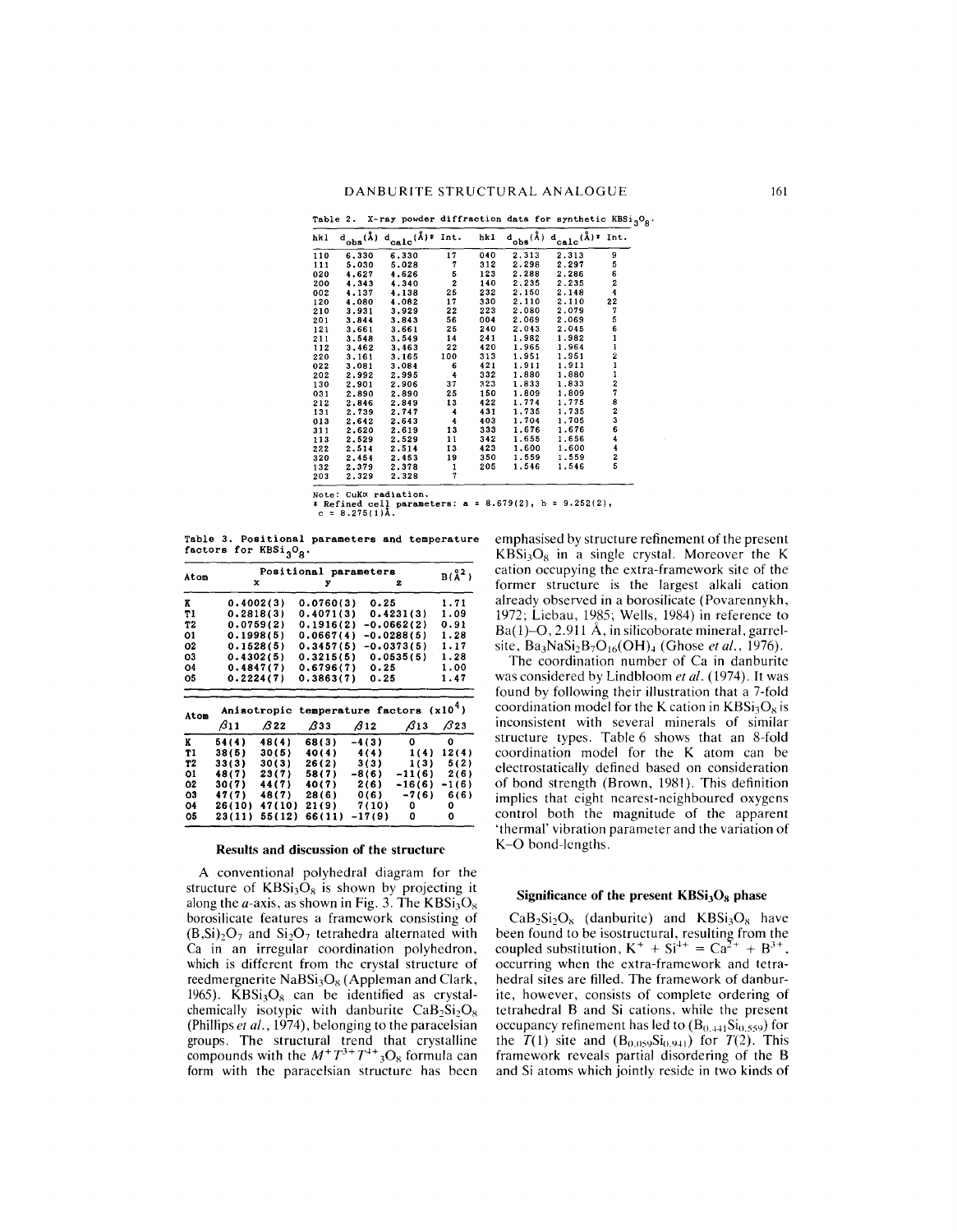162 M. KIMATA

| Atom           | Ellipsoid<br>axis | R.M.S.<br>displacement<br>(A) | x         | у        | Angles to crystal axes (degrees)<br>z |
|----------------|-------------------|-------------------------------|-----------|----------|---------------------------------------|
| ĸ              | 1                 | 0.13924(1)                    | 44.83(7)  | 45.17(7) | 90                                    |
|                | 2<br>3            | 0.14908(1)                    | 134.95(7) | 44.95(7) | 90                                    |
|                |                   | 0.15338(2)                    | 90        | 90       | $\mathbf 0$                           |
| T1             |                   | 0.09341(708)100(2)            |           | 42(1)    | 130(2)                                |
|                | $\frac{1}{2}$     | $0.1196(4)$ 158(6)            |           | 84(2)    | 69(6)                                 |
|                |                   | 0.1359(45)                    | 71(6)     | 49(1)    | 48(2)                                 |
| T <sub>2</sub> |                   | 0.0907(37)                    | 81.8(2)   | 113(7)   | 25(6)                                 |
|                | $\frac{1}{2}$     | 0.1103(11)                    | 149(8)    | 65(10)   | 71.8(6)                               |
|                |                   | 0.1195(18)                    | 60(8)     | 35(3)    | 74(8)                                 |
| 01             |                   | 0.0944(11)                    | 71(5)     | 20(7)    | 87(13)                                |
|                |                   | 0.1250(35)                    | 133(4)    | 74 (12)  | 133(2)                                |
|                | $\frac{1}{2}$     | 0.1547(22)                    | 131(2)    | 79(6)    | 42.8(7)                               |
| O <sub>2</sub> | $\mathbf{1}$      | 0.0827(6)                     | 39.1(1)   | $-92(6)$ | 51.0(4)                               |
|                |                   | 0.1334(56)                    | 58(7)     | 121(24)  | 133(15)                               |
|                | $\frac{2}{3}$     | 0.1407(50)                    | 70(9)     | 31(23)   | 112(21)                               |
| 03             |                   | 0.0940(39)                    | 76(2)     | 100(10)  | 17(4)                                 |
|                | $\frac{1}{2}$     | 0.1360(9)                     | 161(1)    | 105(6)   | 78(5)                                 |
|                |                   | 0.1458(34)                    | 102(4)    | 18(10)   | 77(10)                                |
| 04             | 1                 | 0.08559(1)                    | 90        | 90       | $\Omega$                              |
|                | 2                 | 0.09687(1)                    | 165.91(1) | 75.91(1) | 90                                    |
|                | 3                 | 0.14534(2)                    | 75.91(1)  | 14.09(1) | 90                                    |
| O <sub>5</sub> |                   | 0.07911(1)                    | 21.30     | 68.70    | 90                                    |
|                |                   | 0.15168(2)                    | 90        | 90       | 180                                   |
|                | 1<br>2<br>3       | 0.16252(2)                    | 111.30    | 21.30    | 90                                    |
|                |                   |                               |           |          |                                       |

**Table 4. Thermal ellipsoid data for KBSi J08'**

**Table** 5. **Interatomic distances** and **angles** in  $KBSi<sub>3</sub>O<sub>8</sub>$ .

| T-O distances (A) |      |          |          | $0-0$ distances $(\lambda)$ |          |                |      | $0-T-0$ angles $(^\circ)$          |  |
|-------------------|------|----------|----------|-----------------------------|----------|----------------|------|------------------------------------|--|
| T1-01             |      | 1.538(5) |          | 01-02                       | 2.474(6) |                |      | 105.4(3)                           |  |
| О2                |      | 1.571(5) |          | $01 - 03$                   | 2.542(6) |                |      | 112.2(3)                           |  |
| ОЗ.               |      | 1.525(5) |          | 01-05                       | 2.567(6) |                |      | 113.4(3)                           |  |
| O5                |      | 1.534(4) |          | 02-03                       | 2.532(6) |                |      | 109.8(3)                           |  |
| mean              |      | 1.542    |          | $02 - 05$ 2.480(5)          |          |                |      | 106.0(3)                           |  |
|                   |      |          |          | 03-05                       | 2.501(6) |                |      | 109.7(3)                           |  |
| T2-01             |      | 1.609(5) |          | 01-02                       | 2.614(6) |                |      | 109.5(2)                           |  |
| O2                |      | 1.592(5) |          | 01-03                       | 2.649(6) |                |      | 110.7(2)                           |  |
| ОЗ.               |      | 1.611(5) |          | $01 - 04$ 2.646(6)          |          |                |      | 110.5(3)                           |  |
| 04                |      | 1.612(3) |          | $02 - 03$ 2.587(6)          |          |                |      | 107.7(2)                           |  |
| mean              |      | 1.606    |          | $02 - 04$ $2.624(6)$        |          |                |      | 109.9(3)                           |  |
|                   |      |          |          | 03-04                       | 2.617(4) |                |      | 108.6(3)                           |  |
|                   |      |          |          | K-O distances (Å)           |          |                |      | $[Multi.]$ T-O-T angles $(^\circ)$ |  |
|                   | K-01 |          | 2.890(4) |                             | {2}      | T1-01-T2       |      | 135.2(3)                           |  |
|                   | 02   |          | 2.802(5) |                             | [2]      | T1-02-T2       |      | 135.5(3)                           |  |
|                   | О3   |          | 2.805(5) |                             | [2]      | $T1 - 03 - T2$ |      | 141.3(3)                           |  |
|                   | 05   |          | 2,819(7) |                             | [1]      | T2-04-T2       |      | 141.1(4)                           |  |
|                   | 05   |          | 3.260(7) |                             | [1]      | $T1 - 05 - T1$ |      | 137.9(2)                           |  |
|                   |      |          |          |                             |          |                | mean | 138.2                              |  |
|                   | 02   |          | 3.314(4) |                             | 12)      |                |      |                                    |  |
|                   |      |          |          |                             |          |                |      |                                    |  |

general equivalent points,  $T(1)$  and  $T(2)$ . For reedmergnerite,  $KBSi<sub>3</sub>O<sub>8</sub>$  (Appleman and Clark, 1965), complete order was demonstrated on the basis of both its occupancy refinement and the mean distance of  $1.465 \text{ Å}$  in a tetrahedral site corresponding to boron, and that of  $1.615 \text{ Å}$  in other tetrahedral sites corresponding to silicon. Because Si is expected to occupy the  $T(2)$  site, the mean distance of  $1.606(4)$  Å for  $T(2)$  must indicate a significant topochemical contribution that changes the size of the  $T(1)$  and  $T(2)$  sites. The mean *T-O* distances for the *T(1)* and *T(2)* sites,  $1.542(5)$  and  $1.606(4)$  Å respectively, indicate  $0.487 B$  and  $0.060 B$ , respectively, interp-

olated from the 1.465-1.615 linear relation. These calculated values are reliably consistent with the refined occupancies,  $B_{0.441}Si_{0.559}$  for the *T*(1) site and  $B_{0.059}Si_{0.941}$  for the *T*(2) site. Since the rcfined values attain the charge-balance to maintain stability of the structure, the expanded crystal-chemical formula can be written in the form  $K(B_{0.44}Si_{0.56})_2(B_{0.06}Si_{0.94})_2O_8$ . Following the Nomenclature of inorganic structure types (Lima-de-Faria *et al.,* 1990), the above formula is expressed as

 $K_{\alpha}^{0}\}\{(B_{0.44}Si_{0.56})_{2}^{[4t][1.4]}\{\frac{3}{\infty}\}(B_{0.06}Si_{0.94})_{2}^{[4t][1.4]}O_8.$ 

The present  $KBSi<sub>3</sub>O<sub>8</sub>$  species is the second borosilicate with the B/Si disordering; cf. synthetic reedmergnerite  $NaBSi<sub>3</sub>O<sub>8</sub>$  (Kimata, 1977, and Mason, 1980). However, inferring a substitutional scheme for B incorporation is premature for some silicates (Grew *et al.,* 1991); it seems that only a few of the stereochemically possible compounds are able to simultaneously carry both K cations of a larger ionic radius and B ones of the smallest except for  $H^+$ . The connection between their structures and paragenesis, remain as yet unanswered questions, but combination of these atoms seems to dictate saline or evaporitic environments.

The differences between the paracelsian and feldspar structures arise from the manner in which the double-crankshaft chains are crosslinked to generate the three-dimensional frameworks (Smith and Brown, 1988). Therefore crystal chemical properties of cations constituting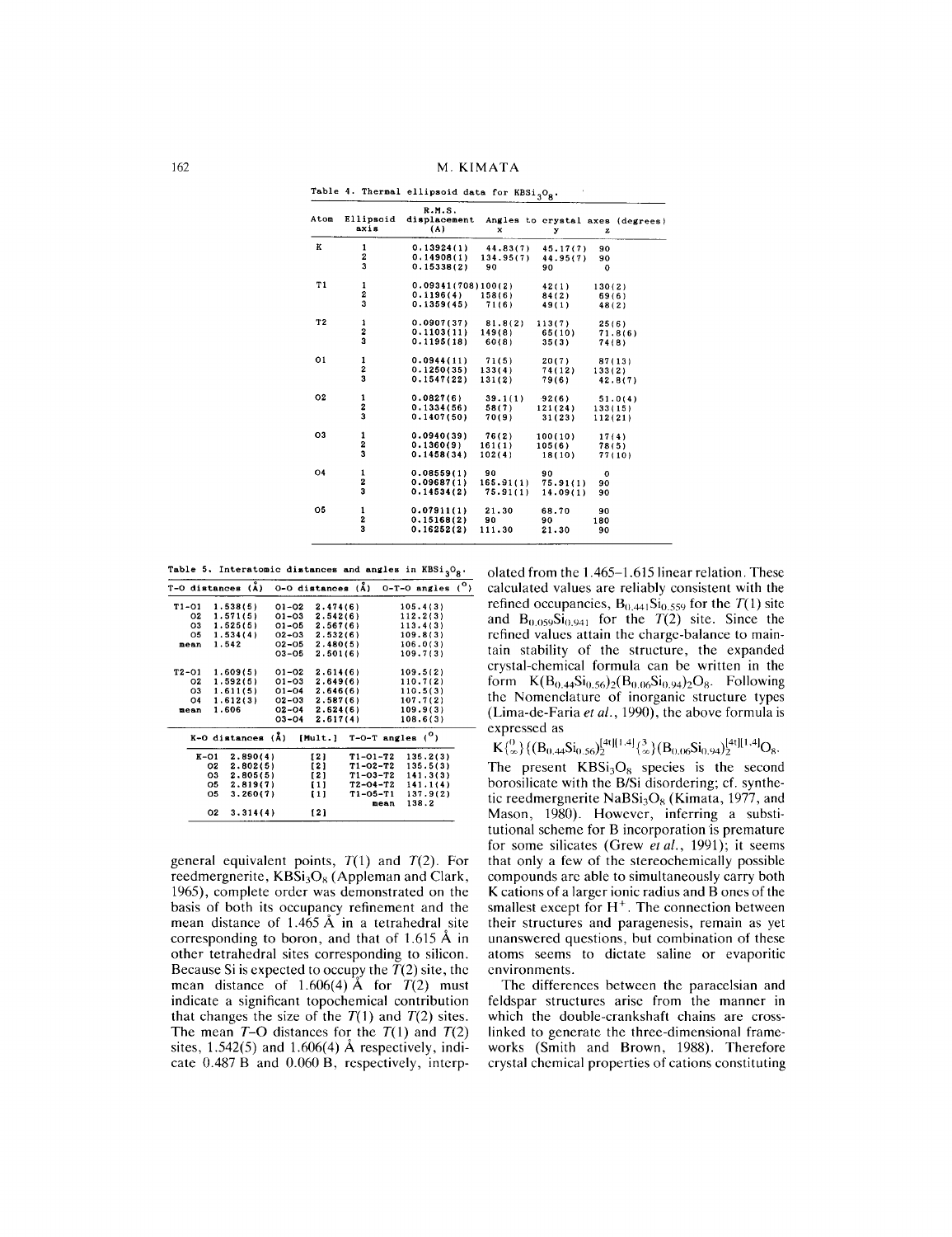

FIG. 3. A conventional polyhedral diagram for the structure of  $KBSi<sub>3</sub>O<sub>8</sub>$  depicted by projecting it along a axis.

Table 6. Examination of coordination number of K cation in KBSi<sub>3</sub>O<sub>8</sub>.

| Mineral                              | M-cation | $CN*$  | Bond valence** |
|--------------------------------------|----------|--------|----------------|
| $KBSi_3O_8$                          | K        | 8      | 0.971<br>1.009 |
| $\text{CaB}_2\text{Si}_2\text{O}_8$  | Сa       | 7<br>9 | 1.779<br>1.947 |
| $N$ aBSi <sub>3</sub> O <sub>8</sub> | Nа       | 7<br>9 | 1.022<br>1.076 |

Coordination number

\* **\*\*** The Bond-Valence Method (Brown, 19S1)

thesc tetrahedral frameworks furnish a kcy to building either structure. The chemical formula of the  $M^{2+}T^{3+}{}_{2}T^{4+}{}_{2}O_8$  type is common to both the feldspar and paracelsian structures (Smith and Brown, 1988), whereas after additional consideration of albite polymorphs with Al/Si-ordcr and -disorder a  $M^+ T^{3+} T^{4+}$  3O<sub>8</sub> formula admitted only the former. Understanding the crystal chemical behaviour of monovalcnt alkali cations, coupled with structure refinement of this  $KBSi<sub>3</sub>O<sub>8</sub>$  compound, does not establish critical constraints for construction of the paracelsian structure with the formula  $M^+T^{3+}T^{4+}_3O_8$ . Consideration of both<br>natural occurrences and syntheses leads to the conclusion that crystalline compounds with the chemical formula  $M^+T^{3+}T^{4+}$ <sub>3</sub>O<sub>8</sub> can form four structural types; feldspar structure with either  $T^{3+}/T^{4+}$ -order or -disorder, the paracelsian and the hollandite structures.

#### **References**

- Appleman, D. E. and Clark, J. R. (1965) Amer. *Mineral.*, 50, 1827-50.
- Brown, I. D. (1981) In *Structure and Bonding in Crystals,* 2. (M. O'Keeffe and A. Navrotsky, cds.). Academic Press, New York, 1-30.
- Dusmatov, V. D., Popova, N. A.. and Kabanova, L. K. (]l)67) *Dokl. Akad. Nauk Tadhzik S.S.R.,* 10,51-3.
- Eugster, P. H. and McIver, N. L. (1959) *Geol. Soc. Amer. Bull.*, 70, 1598-9.